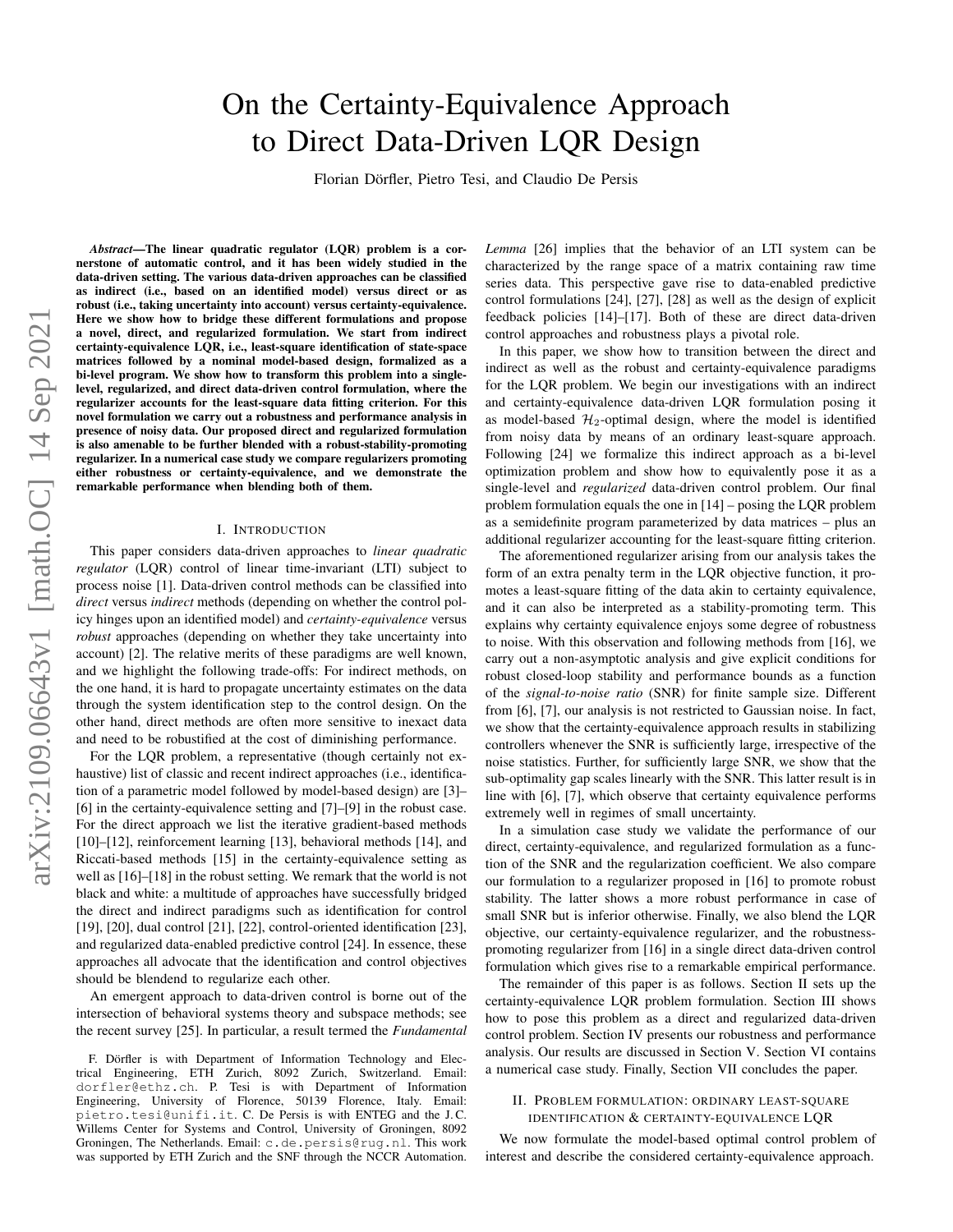## <span id="page-1-5"></span>*A. Model-based linear quadratic optimal control*

Consider a linear time-invariant (LTI) system

<span id="page-1-4"></span>
$$
\begin{cases}\nx(k+1) = Ax(k) + Bu(k) + d(k) \\
z(k) = \begin{bmatrix} Q^{1/2} & 0 \\
0 & R^{1/2} \end{bmatrix} \begin{bmatrix} x(k) \\ u(k) \end{bmatrix},\n\end{cases} (1)
$$

where  $k \in \mathbb{N}$ ,  $x \in \mathbb{R}^n$  is the state,  $u \in \mathbb{R}^m$  is the control input,  $d$  is a disturbance term, and  $z$  is the performance signal of interest. We assume that  $(A, B)$  is stabilizable. Finally,  $Q \succ 0$  and  $R \succ 0$ are weighting matrices. Here,  $\succ$  ( $\succeq$ ) and  $\prec$  ( $\preceq$ ) denote positive and negative (semi)definiteness, respectively.

The problem of interest is *linear quadratic regulation* phrased as designing a state-feedback gain K that renders  $A + BK$  Schur and minimizes the  $\mathcal{H}_2$ -norm of the transfer function  $\mathscr{T}(K) := d \to z$  of the closed-loop system $<sup>1</sup>$ </sup>

<span id="page-1-1"></span>
$$
\left[\begin{array}{c}x(k+1)\\z(k)\end{array}\right]=\left[\begin{array}{c|c}A+BK&I\\ \hline Q^{1/2}\\R^{1/2}K\end{array}\right]\left[\begin{array}{c}x(k)\\d(k)\end{array}\right],\qquad(2)
$$

<span id="page-1-2"></span>where our notation  $\mathcal{T}(K)$  emphasizes the dependence of the transfer function on K. When  $A+BK$  is Schur, it holds that [\[29,](#page-7-24) Section 4.4]

$$
\|\mathcal{T}(K)\|_2^2 = \text{trace}\left(QP + K^\top RKP\right),\tag{3}
$$

where  $P$  is the controllability Gramian of the closed-loop system  $(2)$ , which coincides with the unique solution to the Lyapunov equation  $(A + BK)P(A + BK)^{\top} - P + I = 0.$ 

The  $\mathcal{H}_2$ -norm corresponds in time domain to the energy ( $\mathcal{L}_2$ -norm) of the output z when impulses are applied to all input channels, and it can be interpreted as the mean-square deviation of  $z$  when  $d$  is a white process with unit covariance, which is the classic stochastic LQR formulation. Here, we view the LQR problem as a  $\mathcal{H}_2$ -optimization problem as our method is based on the minimization of [\(3\)](#page-1-2).

As shown in [\[29,](#page-7-24) Section 6.4], the controller that minimizes the  $\mathcal{H}_2$ -norm of  $\mathcal{T}(K)$  (henceforth, *optimal*) is unique and can be computed by solving a discrete-time Riccati equation [\[1\]](#page-7-0). Alternatively, following [\[30\]](#page-7-25), this optimal controller can be determined by solving the following program:

<span id="page-1-3"></span>
$$
\begin{array}{ll}\text{minimize} & \text{trace}\left(QP + K^\top R K P\right) \\ P \succeq I, K & \text{(4)} \\ \text{subject to} & \left(A + BK\right)P\left(A + BK\right)^\top - P + I \preceq 0 \,, \end{array} \tag{4}
$$

The LQR problem indeed admits many parameterizations, and the one in [\(4\)](#page-1-3) can be turned into a convex semi-definite program after a change of variables; see Section [III-C](#page-3-1) for a related transformation.

We aim to compute this optimal controller in a data-driven setting when  $(A, B)$  are unknown, and we have access only to a T-long stream of noisy data collected during some experiment. By *noisy* we mean that the data collected from [\(1\)](#page-1-4) are generated with a non-zero disturbance d that does not necessarily follow any particular statistics.

#### *B. Subspace relations in state-space data, ordinary least-square identification, and certainty-equivalence control*

The conventional approach to data-driven LQR is indirect: first a parametric state-space model is identified from data, and later on

<sup>1</sup>Given a stable  $p \times m$  transfer function  $\mathcal{T}(\lambda)$  in the indeterminate  $\lambda$ , the  $\mathcal{H}_2$ -norm of  $\mathcal{T}(\lambda)$  is defined as [\[29,](#page-7-24) Section 4.4]:

$$
\|\mathcal{F}\|_2 := \sqrt{\frac{1}{2\pi} \int_0^{2\pi} \text{trace}(\mathcal{F}(e^{j\theta})' \mathcal{F}(e^{j\theta})) d\theta}
$$

controllers are synthesized based on this model as in Section [II-A.](#page-1-5) We will briefly review this approach. Regarding the identification task, consider a T-long time series of inputs, states, and successor states

$$
U_0 := [u(0) \quad u(1) \quad \dots \quad u(T-1)] \in \mathbb{R}^{m \times T},
$$
  
\n
$$
D_0 := [d(0) \quad d(1) \quad \dots \quad d(T-1)] \in \mathbb{R}^{n \times T},
$$
  
\n
$$
X_0 := [x(0) \quad x(1) \quad \dots \quad x(T-1)] \in \mathbb{R}^{n \times T},
$$
  
\n
$$
X_1 := [x(1) \quad x(2) \quad \dots \quad x(T)] \in \mathbb{R}^{n \times T}
$$

satisfying the dynamics [\(1\)](#page-1-4), that is,

<span id="page-1-9"></span>
$$
X_1 - D_0 = \begin{bmatrix} B & A \end{bmatrix} \begin{bmatrix} U_0 \\ X_0 \end{bmatrix} . \tag{5}
$$

Let for brevity

<span id="page-1-6"></span>
$$
W_0 := \begin{bmatrix} U_0 \\ X_0 \end{bmatrix}.
$$

We assume that the data is sufficiently rich, that is,

<span id="page-1-7"></span>
$$
rank W_0 = n + m. \tag{6}
$$

The rank condition [\(6\)](#page-1-6) is an identifiability condition ensuring that  $(B, A)$  can be recovered from data in the noiseless case. As shown in [\[15\]](#page-7-10), condition [\(6\)](#page-1-6) is generically necessary for data-driven LQR design. In the noiseless case, this rank condition [\(6\)](#page-1-6) is satisfied if the input u is persistently exciting and the pair  $(B, A)$  is controllable [\[26,](#page-7-20) Corollary 2], thus reducing to an experiment design condition. Condition [\(6\)](#page-1-6) is mild also in case of noisy data, *cf.* [\[16,](#page-7-11) Section 4.2].

Based on  $(U_0, X_0, X_1)$  and under the rank condition [\(6\)](#page-1-6), an estimate  $(B, \tilde{A})$  of the system matrices can be obtained as the unique solution to the *ordinary least-squares* problem

$$
\begin{bmatrix} \hat{B} & \hat{A} \end{bmatrix} = \underset{B,A}{\text{arg min}} \left\| X_1 - \begin{bmatrix} B & A \end{bmatrix} W_0 \right\|_F = X_1 W_0^{\dagger}, \quad (7)
$$

where  $\|\cdot\|_F$  denotes the Frobenius norm, and  $\dagger$  is the right inverse.

Based on the identified model in [\(7\)](#page-1-7), certainty-equivalence controllers can be designed, *i.e.*, in the LQR problem [\(4\)](#page-1-3), the matrices  $(B, A)$  are replaced by their certainty-equivalence estimates from [\(7\)](#page-1-7). This approach can be formalized as a *bi-level* program:

<span id="page-1-8"></span>minimize trace 
$$
(QP + K^\top RKP)
$$
  
\nsubject to  $(\hat{A} + \hat{B}K)P(\hat{A} + \hat{B}K)^\top - P + I \preceq 0$  (8)  
\n $[\hat{B} \quad \hat{A}] = \underset{B,A}{\arg \min} ||X_1 - [B \quad A] W_0||_F$ .

Following the classic terminology [\[2\]](#page-7-1), we term problem [\(8\)](#page-1-8) a *certainty-equivalence* and *indirect data-driven* control approach and its solution  $K$  a certainty-equivalence controller. It can be argued that the sequential identification-followed-by-control approach [\(8\)](#page-1-8) is optimal in a maximum-likelihood sense; see [\[19,](#page-7-13) Section 4.2].

Note that under the identifiability condition [\(6\)](#page-1-6) and with noisefree data, [\(8\)](#page-1-8) is feasible and returns the optimal controller. This is because, under these circumstances,  $\ddot{B} = B$  and  $\ddot{A} = A$  so that [\(8\)](#page-1-8) coincides with the model-based program [\(4\)](#page-1-3). In the next sections, we present an equivalent *direct* data-driven control formulation and analyze its properties in the case of noisy data.

## <span id="page-1-0"></span>III. CERTAINTY EQUIVALENCE AS REGULARIZED & DIRECT DATA-DRIVEN LQR

In this section, we provide a direct data-driven formulation of certainty-equivalence LQR. We begin our analysis by showing that the bi-level program [\(8\)](#page-1-8) can be cast as a single-level convex program with an additional regularizer accounting for implicit identification.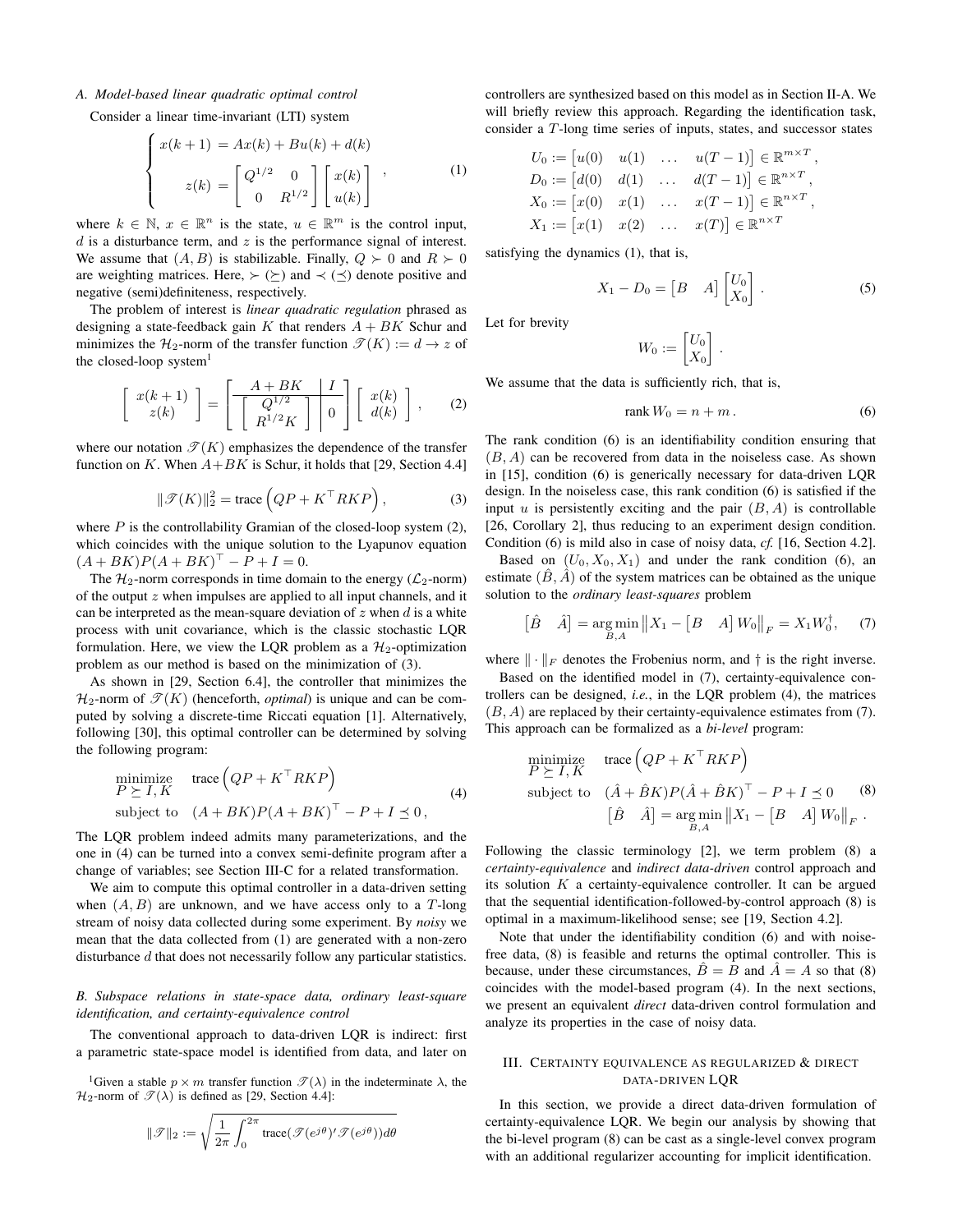#### *A. Direct design & LQR parameterization by data matrices*

The approach laid out in [\[14\]](#page-7-9) uses the subspace relations [\(5\)](#page-1-9) and [\(6\)](#page-1-6) to parametrize the LQR problem [\(4\)](#page-1-3) by data matrices. Namely, due to the rank condition [\(6\)](#page-1-6), for any  $K$ , there is a matrix  $G$  so that

<span id="page-2-8"></span><span id="page-2-1"></span>
$$
\begin{bmatrix} K \\ I \end{bmatrix} = W_0 G, \tag{9}
$$

and due to the relation [\(5\)](#page-1-9) the closed-loop matrix can be parametrized directly by data matrices as

$$
A + BK = \begin{bmatrix} B & A \end{bmatrix} \begin{bmatrix} K \\ I \end{bmatrix} \stackrel{\text{(9)}}{=} \begin{bmatrix} B & A \end{bmatrix} W_0 G \stackrel{\text{(5)}}{=} (X_1 - D_0)G. \tag{10}
$$

This data-based parameterization allows us to replace the closed-loop matrix  $A + BK$  in [\(4\)](#page-1-3) by  $(X_1 - D_0)G$  subject to the additional constraint [\(9\)](#page-2-0). As a result, the LQR problem [\(4\)](#page-1-3) can be parametrized by means of the data matrices as

$$
\begin{aligned}\n\text{minimize}_{P \geq I, K, G} \text{trace} \left( QP + K^{\top} R K P \right) \\
\text{subject to} \quad & (X_1 - D_0) G P G^{\top} (X_1 - D_0)^{\top} - P + I \preceq 0 \\
& \begin{bmatrix} K \\ I \end{bmatrix} = W_0 G\n\end{aligned} \tag{11}
$$

with optimal control gain  $K = U_0 G$ . This parametrization is indeed a direct formulation of the LQR problem since no explicit identification of the system matrices is involved. With noise-free data [\(11\)](#page-2-1) can be efficiently implemented (after a convexification) and returns the optimal controller [\[14\]](#page-7-9). With noisy data, as  $D_0$  is unknown, a natural approach is to disregard  $D_0$  which leads to the formulation

$$
\begin{aligned}\n\text{minimize} & \text{trace} \left( QP + K^{\top}RKP \right) \\
P \succeq I, K, G \\
\text{subject to} & X_1 G P G^{\top} X_1^{\top} - P + I \preceq 0 \\
& \begin{bmatrix} K \\ I \end{bmatrix} = W_0 G \,,\n\end{aligned} \tag{12}
$$

which can be posed again as a convex program and solved efficiently; see [\[14\]](#page-7-9), [\[16\]](#page-7-11) and Section [III-C](#page-3-1) for details. Similarly to [\(8\)](#page-1-8), [\(12\)](#page-2-2) also enforces some sort of certainty equivalence since the design is carried out as if the noise was absent. (In [\[16\]](#page-7-11), [\(12\)](#page-2-2) is indeed termed direct certainty-equivalence approach.) In what follows, we show that a particular *regularized* version of [\(12\)](#page-2-2) is indeed *equivalent* to [\(8\)](#page-1-8).

#### *B. A direct version of the certainty-equivalence LQR*

To relate [\(8\)](#page-1-8) and [\(12\)](#page-2-2), consider the following program

$$
\begin{aligned}\n\text{minimize} & \text{trace} \left( QP + K^{\top}RKP \right) \\
P \succeq I, K, G \\
\text{subject to} & X_1 G P G^{\top} X_1^{\top} - P + I \preceq 0 \\
& \begin{bmatrix} K \\ I \end{bmatrix} = W_0 G \\
& \begin{pmatrix} I - W_0^{\dagger} W_0 \end{pmatrix} G = 0.\n\end{aligned} \tag{13}
$$

In comparison to [\(12\)](#page-2-2), we have added an *orthogonality constraint* ensuring uniqueness of the solution  $G$  in  $(9)$ . As it will become clear from the next theorem and its corollary, problem [\(13\)](#page-2-3) is indeed a direct version of the certainty-equivalence LQR [\(8\)](#page-1-8) by-passing explicit system identification yet robustifying the optimal control solution against noisy data – akin to least-squares identification.

<span id="page-2-5"></span>*Theorem 3.1:* (*Constraint reduction*) *Consider the direct and indirect data-driven LQR formulations* [\(8\)](#page-1-8) *and* [\(13\)](#page-2-3)*, respectively. In*  $(8)$  *the variables*  $(\ddot{A}, \ddot{B})$  *are uniquely determined and can be readily eliminated. Likewise, in* [\(13\)](#page-2-3) *the variable* G *is uniquely determined* *and can be readily eliminated. In either case, both eliminations give rise to the identical formulation*

<span id="page-2-4"></span><span id="page-2-0"></span>
$$
\begin{array}{ll}\text{minimize} & \text{trace}\left(QP + K^{\top}RKP\right) \\ P \succeq I, K \\ \text{subject to} & \\ \left(X_1 W_0^{\dagger} \begin{bmatrix} K \\ I \end{bmatrix}\right) P \left(X_1 W_0^{\dagger} \begin{bmatrix} K \\ I \end{bmatrix}\right)^{\top} - P + I \preceq 0. \end{array} \tag{14}
$$

*Proof*. Consider the indirect data-driven problem [\(8\)](#page-1-8). From the least-squares solution [\(7\)](#page-1-7) we have that  $\begin{bmatrix} \hat{B} & \hat{A} \end{bmatrix} = X_1 W_0^{\dagger}$  and thus

$$
\hat{A} + \hat{B}K = \begin{bmatrix} \hat{B} & \hat{A} \end{bmatrix} \begin{bmatrix} K \\ I \end{bmatrix} = X_1 W_0^{\dagger} \begin{bmatrix} K \\ I \end{bmatrix}.
$$

A substitution of  $\ddot{A} + \ddot{B}K$  in [\(8\)](#page-1-8) by the above formulation gives rise to the compact formulation [\(14\)](#page-2-4).

Likewise, for problem [\(13\)](#page-2-3), due to the orthogonality constraint

$$
\left(I - W_0^\dagger W_0\right) G = 0\,,
$$

we have that  $G \in \text{image } W_0^{\dagger}$ . Additionally, G satisfies  $\begin{bmatrix} K \\ I \end{bmatrix} = W_0 G$ , and  $W_0$  admits a right inverse. Hence, we have  $G = W_0^{\dagger} \begin{bmatrix} K \\ I \end{bmatrix}$ . We are left with the compact formulation [\(14\)](#page-2-4).

*Corollary 3.2:* (*Equivalence of direct and indirect data-driven LQR formulations*) *Consider the direct and indirect data-driven LQR formulations* [\(8\)](#page-1-8) *and* [\(13\)](#page-2-3)*, respectively. The two formulations are equivalent in the sense that the cost functions coincide and the feasible sets coincide.*

<span id="page-2-2"></span>Theorem [3.1](#page-2-5) suggests a transformation between the feasible sets. It is possible that the feasible sets are empty; e.g., if  $(\hat{B}, \hat{A})$  is not stabilizable. Theorem [3.1](#page-2-5) remains valid though.

We term the orthogonal projector on the nullspace of  $W_0$  as

<span id="page-2-6"></span>
$$
\Pi := I - W_0^{\dagger} W_0.
$$

Then, by lifting the orthogonality constraint  $\Pi G = 0$  in [\(13\)](#page-2-3) to the objective function, we finally arrive at a regularized direct data-driven LQR formulation mirroring that in [\[24,](#page-7-18) Theorem 4.6]:

$$
\begin{aligned}\n\text{minimize} & \text{trace}\left(QP + K^{\top}RKP\right) + \lambda \cdot \|\Pi G\| \\
P \succeq I, K, G & \text{subject to} & X_1 GPG^{\top} X_1^{\top} - P + I \preceq 0 \\
& \begin{bmatrix} K \\ I \end{bmatrix} = W_0 G\n\end{aligned} \tag{15}
$$

<span id="page-2-3"></span>where  $\|\cdot\|$  is any matrix norm.

<span id="page-2-7"></span>*Theorem 3.3:* (*Regularized direct data-driven LQR*) *Consider the direct data-driven LQR formulation* [\(13\)](#page-2-3) *and its regularized version* [\(15\)](#page-2-6) with parameter  $\lambda \geq 0$ . The two problems coincide for  $\lambda$ *sufficiently large. Otherwise, for general*  $\lambda \geq 0$ *, problem* [\(15\)](#page-2-6) *lowerbounds* [\(13\)](#page-2-3)*.*

*Proof.* The constraint  $\|\Pi G\| = 0$  measures the distance of G to the range space of  $W_0$ . For such a distance constraint, the equivalence of [\(13\)](#page-2-3) and [\(15\)](#page-2-6) for  $\lambda > \lambda^*$  sufficiently large is due to an exact penalization result by Clarke [\[31,](#page-7-26) Proposition 2.4.3]. In this case, a lower bound for  $\lambda^*$  is the Lipschitz constant of the objective. The latter is finite, e.g., when reformulating [\(13\)](#page-2-3) as a convex program in epigraph form; see [\(18\)](#page-3-2) in Section [III-C.](#page-3-1) <sup>2</sup> For a general  $\lambda \geq 0$ , (not necessarily larger than  $\lambda^*$ ), [\(15\)](#page-2-6) then lower-bounds [\(13\)](#page-2-3).  $\blacksquare$ 

<sup>2</sup>Alternatively, by reformulating  $(13)$  and  $(15)$  as convex problems and certifying Slater's condition, we can leverage strong duality to show the equivalence. In this case, a lower bound for  $\lambda$  is the Lagrange multiplier of the orthogonality constraint  $\|\Pi G\| = 0$ . The multiplier is finite if and only if the Mangasarian-Fromovitz constraint qualification holds [\[32\]](#page-7-27).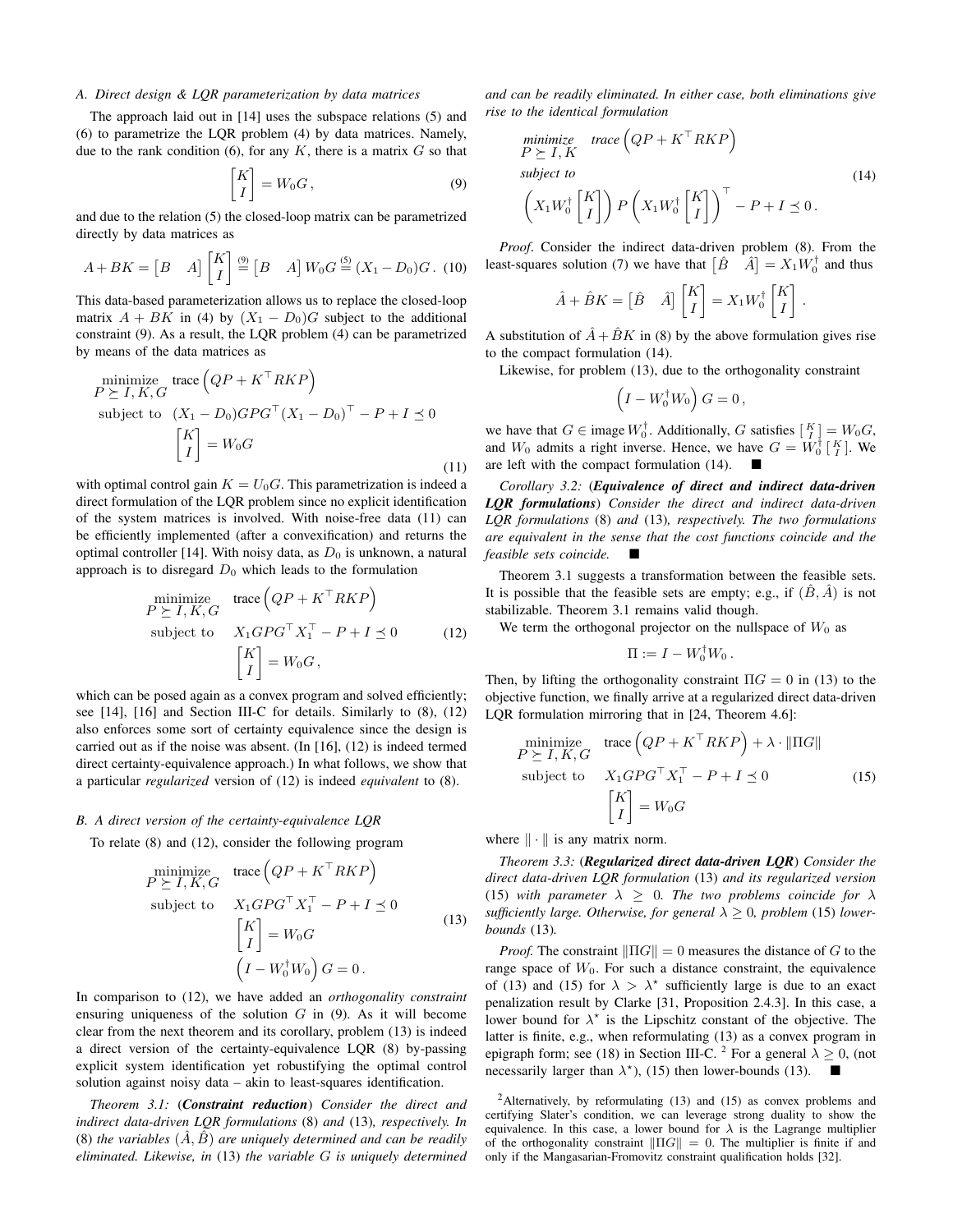It can also be shown that [\(13\)](#page-2-3) and [\(15\)](#page-2-6) coincide for *every*  $\lambda \geq 0$  in the case of noise-free data. We do not further elaborate on this point and proceed to discuss the implications of Theorem [3.1](#page-2-5) and [3.3.](#page-2-7)

*Remark 3.4 (Comparison of formulations):* The standard indirect certainty-equivalence LQR problem is formulated as the *bi-level* problem [\(8\)](#page-1-8) consisting of sequential identification and model-based LQR. Theorem [3.3](#page-2-7) shows that [\(8\)](#page-1-8) is equivalent to the *single-level and multicriteria* problem [\(15\)](#page-2-6) simultaneously accounting for identification and control objectives. This formulation is interesting in its own right, and we further elaborate on it in Section [V.](#page-4-0) Given the equivalence of the formulations [\(8\)](#page-1-8), [\(13\)](#page-2-3), [\(14\)](#page-2-4) or [\(15\)](#page-2-6), the latter for  $\lambda$  sufficiently large, one may wonder which is the preferred one. For now we remark that they all display similar computational performance when posed as convex programs (see Section [III-C\)](#page-3-1) and defer a more in-depth discussion to Section [V](#page-4-0) after analyzing robustness and performance properties of certainty-equivalence LQR.

#### <span id="page-3-1"></span>*C. Tractable convex problem formulation*

We briefly discuss how to convexify problem [\(13\)](#page-2-3) and its regularized version [\(15\)](#page-2-6) based on results laid out in [\[14\]](#page-7-9).

First, we consider [\(13\)](#page-2-3). By eliminating  $K = U_0G$  and by substituting  $Y = GP$ , we obtain that [\(13\)](#page-2-3) is equivalent to

$$
\begin{array}{ll}\n\text{minimize} & \text{trace}\left(QP + X\right) \\
P \succeq I, X, Y \\
\text{subject to} & X_1 G P G^\top X_1^\top - P + I \preceq 0 \\
& X - R^{1/2} U_0 Y P^{-1} Y^\top U_0^\top R^{1/2} \succeq 0 \\
& P = X_0 Y \\
& \Pi Y = 0\n\end{array} \tag{16}
$$

with optimal controller  $K = U_0 Y P^{-1}$ . By exploiting the relation  $X_0Y = P$ , and by applying a Schur complement, we finally arrive at the convex formulation of [\(13\)](#page-2-3):

$$
\begin{array}{ll}\n\text{minimize} & \text{trace}\left(QX_0Y + X\right) \\
X, Y \\
\text{subject to} & \begin{bmatrix} X_0Y - I & X_1Y \\ \star & X_0Y \end{bmatrix} \succeq 0, \\
& \begin{bmatrix} X & R^{1/2}U_0Y \\ \star & X_0Y \end{bmatrix} \succeq 0 \\
\text{II}Y = 0,\n\end{array} \tag{17}
$$

with optimal controller  $K = U_0 Y (X_0 Y)^{-1}$ . Further, an epigraph formulation leads to the following formulation:

$$
\begin{array}{ll}\n\text{minimize} & t \\
X, Y, t & \\
\text{subject to} & \begin{bmatrix} X_0 Y - I & X_1 Y \\ \star & X_0 Y \end{bmatrix} \succeq 0, \\
& \begin{bmatrix} X & R^{1/2} U_0 Y \\ \star & X_0 Y \end{bmatrix} \succeq 0 \\
& \text{IIY} = 0 \\
& t \ge \text{trace} \left( Q X_0 Y + X \right) .\n\end{array} \tag{18}
$$

This formulation is now amenable to applying Clarke's exact penalization result [\[31,](#page-7-26) Proposition 2.4.3]. After replacing the constraint  $\Pi Y = 0$  in [\(18\)](#page-3-2) by  $\|\Pi Y\| = 0$  and lifting it to the objective, we recover a convex formulation of the regularized problem [\(15\)](#page-2-6).

# <span id="page-3-0"></span>IV. ROBUSTNESS AND PERFORMANCE ANALYSIS OF THE CERTAINTY-EQUIVALENCE LQR

#### *A. Preliminary considerations*

As shown in Section [III,](#page-1-0) the certainty-equivalence LQR problem [\(8\)](#page-1-8) can be cast as direct (non-sequential) control design via the singlelevel program [\(15\)](#page-2-6) equipped with a regularizer. We see that [\(15\)](#page-2-6) searches for a solution that satisfies the Lyapunov inequality

<span id="page-3-4"></span><span id="page-3-3"></span>
$$
X_1 G P G^\top X_1^\top - P + I \preceq 0 \tag{19}
$$

which amounts to regarding  $X_1G$  as the closed-loop system matrix. In view of the exact relation  $A + BK = (X_1 - D_0)G$  from [\(10\)](#page-2-8), the stability constraint that should be met is actually

$$
(X_1 - D_0)GPG^{\top} (X_1 - D_0)^{\top} - P + I \preceq 0. \tag{20}
$$

In order for  $(19)$  to imply  $(20)$  it is sufficient that G has small norm. This observation reveals one role of the regularizer  $\lambda \cdot ||\Pi G||$  that appears in the objective of  $(15)$ : it actually penalizes solutions  $G$ with large norm. In fact, Theorem [3.3](#page-2-7) shows that for  $\lambda$  sufficiently large the solution to [\(15\)](#page-2-6) returns  $G = W_0^{\dagger} \begin{bmatrix} K \\ I \end{bmatrix}$  which is the least Frobenius norm  $\|\cdot\|_F$  solution to [\(9\)](#page-2-0):

$$
\begin{aligned}\n\text{minimize} & \|G\|_F \\
\text{subject to} & \begin{bmatrix} K \\ I \end{bmatrix} = W_0 G \,.\n\end{aligned}
$$

These observations strongly suggest that the certainty-equivalence LQR formulation [\(8\)](#page-1-8) – which coincides with [\(15\)](#page-2-6) for  $\lambda$  sufficiently large – must possess a certain degree of robustness to noise. Hereafter, we provide a rigorous analysis to this hypothesis.

<span id="page-3-8"></span>*Remark 4.1 (Regularizations promoting stability):* The question when feasibility of [\(19\)](#page-3-3) implies feasibility of [\(20\)](#page-3-4) has also been studied extensively in [\[16\]](#page-7-11) which proposed to regularize the data-driven LQR problem [\(12\)](#page-2-2) with trace( $GPG^{\top}$ ). This regularizer accounts for the whole term  $GPG^{\top}$  multiplying [\(20\)](#page-3-4), instead of G alone. We defer a detailed comparison of the regularizers to Sections [V](#page-4-0)[-VI.](#page-5-0)  $\Box$ 

#### *B. Main robustness and performance result*

The results of this section all refer to [\(8\)](#page-1-8). By Theorems [3.1](#page-2-5) and [3.3,](#page-2-7) [\(8\)](#page-1-8) is again equivalent to considering [\(13\)](#page-2-3), [\(14\)](#page-2-4) or [\(15\)](#page-2-6), the latter for  $\lambda$  sufficiently large. Denote by  $K_{\star}$  the ground-truth optimal LQR control gain from [\(4\)](#page-1-3), and let  $(\overline{P}, \overline{K})$  be any optimal solution to [\(8\)](#page-1-8). Define the *signal-to-noise ratio* (SNR) by

<span id="page-3-5"></span>
$$
SNR := \frac{\sigma_{min}(W_0)}{\sigma_{max}(D_0)},
$$
\n(21)

<span id="page-3-2"></span>where  $\sigma_{min}$  and  $\sigma_{max}$  denote the minimum and maximum singular value, respectively. Hence, [\(21\)](#page-3-5) gives a ratio between the useful information  $W_0$  and the useless information  $D_0$ . If the identifiability condition [\(6\)](#page-1-6) is not satisfied, then the SNR is zero consistent with the fact that the dynamics cannot be identified. Under [\(6\)](#page-1-6), the SNR is instead well defined, strictly positive, and reads equivalently as

$$
\text{SNR} = \frac{1}{\|D_0\|_2 \|W_0^{\dagger}\|_2} \,,
$$

where  $\|\cdot\|_2$  is the induced 2-norm.

We are now ready to state the robustness and performance properties of the certainty-equivalence LQR approach.

<span id="page-3-6"></span>*Theorem 4.2:* (*Closed-loop stability and performance of certaintyequivalence LQR*) Let  $(U_0, X_0, X_1)$  be the dataset generated from an experiment on system [\(1\)](#page-1-4), and let the identifiability condition [\(6\)](#page-1-6) hold. Then, for every  $\varepsilon > 0$  there exists a value  $\nu > 0$  such that, if the SNR  $> \nu$ , then problem [\(8\)](#page-1-8) is feasible and its solution  $(\overline{P}, \overline{K})$ is such that  $\overline{K}$  is stabilizing with sub-optimality gap

<span id="page-3-7"></span>
$$
\frac{\|\mathcal{T}(\overline{K})\|_2^2 - \|\mathcal{T}(K_\star)\|_2^2}{\|\mathcal{T}(K_\star)\|_2^2} \le \varepsilon.
$$
 (22)

The next Section [IV-C](#page-4-1) presents the proof of Theorem [4.2,](#page-3-6) and an in-depth discussion of the result is presented in Section [V.](#page-4-0)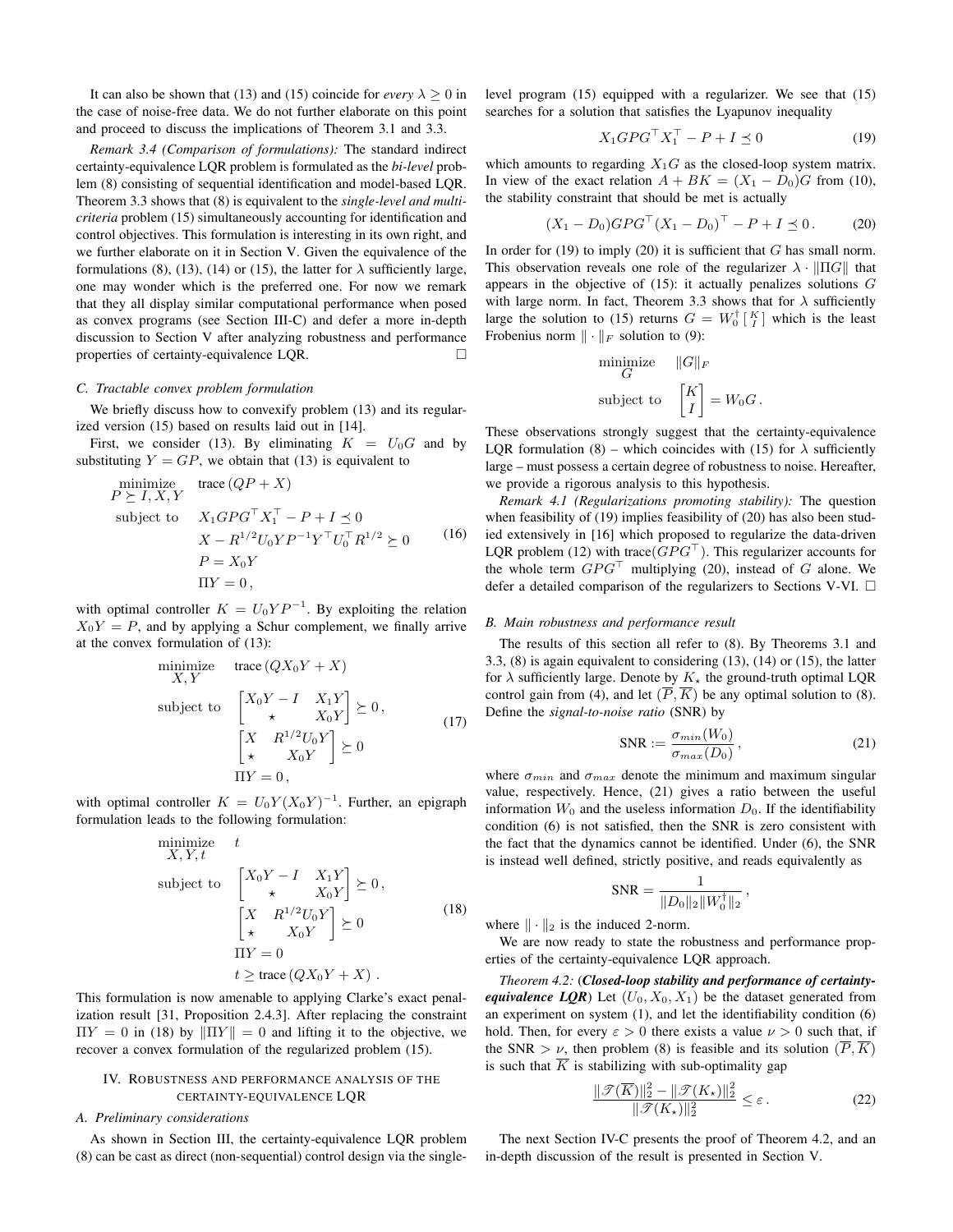#### <span id="page-4-1"></span>*C. Proof of Theorem [4.2](#page-3-6)*

Recall that  $K_{\star}$  is the ground-truth optimal LQR control from [\(4\)](#page-1-3). Let  $P_{\star}$  be the controllability Gramian of the closed-loop system [\(2\)](#page-1-1) with controller  $K_{\star}$ , which coincides with the unique solution to the Lyapunov equation  $(A + BK_*)P_*(A + BK_*)^\top - P_* + I = 0$ . Let

$$
G_{\star} := W_0^{\dagger} \begin{bmatrix} K_{\star} \\ I \end{bmatrix} \tag{23}
$$

with  $W_0^{\dagger}$  being the right inverse of  $W_0$ , which exists under condition [\(6\)](#page-1-6). By definition of  $G_{\star}$  and since  $A + BK_{\star} = (X_1 - D_0)G_{\star}$ , the triplet  $(P_\star, K_\star, G_\star)$  is feasible for [\(11\)](#page-2-1) and, by definition of  $P_{\star}$ , satisfies  $\|\mathscr{T}(K_{\star})\|_2^2 = \text{trace}(QP_{\star} + K_{\star}^{\top}RK_{\star}P_{\star})$ . When [\(8\)](#page-1-8) is feasible, we let  $(\overline{K}, \overline{P})$  be the optimal solution, and define

$$
\overline{G} := W_0^\dagger \begin{bmatrix} \overline{K} \\ I \end{bmatrix} . \tag{24}
$$

For compactness of notation, for a pair  $(P, G)$  it is convenient to define the shorthands

<span id="page-4-9"></span>
$$
M := G P G^{\top}
$$
  
\n
$$
\Theta := X_1 M X_1^{\top} - P
$$
  
\n
$$
\Psi := D_0 M D_0^{\top} - X_1 M D_0^{\top} - D_0 M X_1^{\top}.
$$
\n(25)

We finally let  $(M_*, \Theta_*, \Psi_*)$  and  $(\overline{M}, \overline{\Theta}, \overline{\Psi})$  be defined as above with respect to  $(P_\star, G_\star)$  and  $(\overline{P}, \overline{G})$ , respectively.

Our analysis of [\(8\)](#page-1-8) rests on two auxiliary results from [\[16\]](#page-7-11). We report full proofs in the Appendix as they differ from those in [\[16\]](#page-7-11) due to the different design program.

<span id="page-4-5"></span>*Lemma 4.3:* Suppose that the identifiability condition [\(6\)](#page-1-6) holds, and that [\(8\)](#page-1-8) is feasible. Let  $(\overline{P}, \overline{K})$  be the corresponding solution. Let  $\eta_1 \geq 1$  be a constant. If

<span id="page-4-6"></span>
$$
\overline{\Psi} \preceq \left(1 - \frac{1}{\eta_1}\right) I \tag{26}
$$

then  $\overline{K}$  ensures stability, and

$$
\|\mathcal{T}(\overline{K})\|_2^2 \leq \eta_1 \cdot \text{trace}(Q\overline{P} + \overline{K}^\top R \overline{KP}).
$$

*Proof.* See the Appendix. □

<span id="page-4-2"></span>*Lemma 4.4:* Suppose that the identifiability condition [\(6\)](#page-1-6) holds, and let  $\eta_2 \geq 1$  be a constant. If

<span id="page-4-3"></span>
$$
-\Psi_{\star} \preceq \left(1 - \frac{1}{\eta_2}\right)I\tag{27}
$$

then [\(8\)](#page-1-8) is feasible and its solution  $(\overline{P}, \overline{K})$  satisfies

trace
$$
(Q\overline{P} + \overline{K}^\top R \overline{K}P) \le \eta_2 \cdot ||\mathcal{T}(K_\star)||_2^2
$$
.

*Proof.* See the Appendix. □

We now prove the feasibility statement in Theorem [4.2.](#page-3-6) By Lemma [4.4,](#page-4-2) it suffices to prove [\(27\)](#page-4-3). Rewrite  $\Psi_{\star}$  as

$$
\Psi_{\star} = -D_0 M_{\star} D_0^{\top} - (X_1 - D_0) M_{\star} D_0^{\top} - D_0 M_{\star} (X_1 - D_0)^{\top},
$$

and notice that  $(X_1 - D_0)M_{\star} = (A + BK_{\star})P_{\star}G_{\star}^{\top}$ , where  $M_{\star} =$  $G_{\star}P_{\star}G_{\star}^{\top}$ . Hence, [\(27\)](#page-4-3) can be written as

<span id="page-4-4"></span>
$$
D_0 G_{\star} P_{\star} G_{\star}^{\top} D_0^{\top} + (A + BK_{\star}) P_{\star} G_{\star}^{\top} D_0^{\top} + D_0 G_{\star} P_{\star} (A + BK_{\star})^{\top} \preceq \left(1 - \frac{1}{\eta_2}\right) I. \tag{28}
$$

Recall that for a symmetric matrix A it holds that  $||A||_2 \le \alpha$  implies  $A \preceq \alpha I$ . Thus, since  $||A+BK_{\star}||_2$  and  $||P_{\star}||_2$  are independent of the data, and by definition of  $G_{\star} = W_0^{\dagger} \begin{bmatrix} K_{\star} \\ I \end{bmatrix}$ , for every  $\eta_2 > 1$  there is a sufficiently large SNR so that [\(28\)](#page-4-4) and thus [\(27\)](#page-4-3) are satisfied, hence such that [\(8\)](#page-1-8) is feasible.

<span id="page-4-10"></span>To prove closed-loop stability and the sub-optimality gap [\(22\)](#page-3-7), we appeal to Lemma [4.3](#page-4-5) and consider [\(26\)](#page-4-6). Like for [\(28\)](#page-4-4), it is simple to verify that [\(26\)](#page-4-6) can be rewritten as

<span id="page-4-7"></span>
$$
-D_0 \overline{G} \overline{P} \overline{G}^\top D_0^\top - (A + B \overline{K}) \overline{P} \overline{G}^\top D_0^\top - D_0 \overline{G} \overline{P} (A + B \overline{K})^\top \preceq \left(1 - \frac{1}{\eta_1}\right) I \tag{29}
$$

<span id="page-4-8"></span>By Lemma [4.4,](#page-4-2) trace( $Q\overline{P} + \overline{K}^{\top}R\overline{KP}$ )  $\leq \gamma$ , having defined  $\gamma$  :=  $\eta_2 \cdot ||\mathscr{T}(K_\star)||_2^2$ . Since trace $(\overline{K}^\top R \overline{K} \overline{P}) \geq 0$ , then trace $(Q\overline{P}) \leq \gamma$ . Moreover,  $Q \succeq \sigma_{min}(Q)I$ , where  $\sigma_{min}(Q)$  is the smallest singular value of  $Q \succ 0$ . This gives  $\overline{P}^{1/2} Q \overline{P}^{1/2} \succeq \sigma_{min}(Q) \overline{P}$ , hence trace $(Q\overline{P})$  = trace $(\overline{P}^{1/2}Q\overline{P}^{1/2})$   $\geq \sigma_{min}(Q)$  trace $(\overline{P})$ . Finally, recall that  $||A||_2 \le ||A||_F = \sqrt{\text{trace}(A^{\top}A)}$  for any real matrix A. Then  $\|\overline{P}\|_2 \leq \text{trace}(\overline{P}) \leq \gamma/\sigma_{min}(Q)$ . Analogously, we show that  $\|\overline{K}\|_2^2 \leq \gamma/\sigma_{min}(R)$ . In fact, trace $(\overline{K}^\top R \overline{K} \overline{P}) \leq \gamma$ . Since  $\overline{P} \succeq I$ then trace $(\overline{K}^{\top}R\overline{K}P) \geq \text{trace}(\overline{K}^{\top}R\overline{K})$ . Moreover,  $R \succeq \sigma_{min}(R)I$ , which implies trace( $\overline{K}^\top R \overline{K}$ )  $\geq \sigma_{min}(R)$  trace( $\overline{K}^\top \overline{K}$ ). Hence, trace $(\overline{K}^\top \overline{K}) \geq \|\overline{K}\|_2^2$ , so that  $\|\overline{K}\|_2^2 \leq \gamma/\sigma_{min}(R)$ . Thus, all the terms in [\(29\)](#page-4-7) are upper bounded by data-independent quantities except for  $D_0 \overline{G} = D_0 W_0^{\dagger} \begin{bmatrix} \overline{K} \\ I \end{bmatrix}$ , hence [\(29\)](#page-4-7) is satisfied when the SNR is sufficiently large.

We have just proved that if the SNR is sufficiently large then [\(26\)](#page-4-6) and [\(27\)](#page-4-3) hold. By Lemma [4.4,](#page-4-2) [\(8\)](#page-1-8) is feasible and its solution satisfies trace $(\overline{P} + \overline{K}^\top R \overline{K} \overline{P}) \le \eta_2 \cdot ||\mathcal{T}(K_{\star})||_2^2$ . Further, by Lemma [4.3,](#page-4-5)  $\overline{K}$  ensures closed-loop stability with  $\|\mathscr{T}(\overline{K})\|_2^2 \leq$  $\eta_1$  · trace( $\overline{P} + \overline{K}^\top R \overline{K} \overline{P}$ )). By combining the two inequalities we obtain  $\|\mathscr{T}(\overline{K})\|_2^2 \leq \eta_1\eta_2\|\mathscr{T}(K_{\star})\|_2^2$  which, written in a ratio form and with the substitution  $\varepsilon = \eta_1 \eta_2 - 1$ , gives the result.

#### V. DISCUSSION

# <span id="page-4-0"></span>*A. Scaling of performance as SNR*<sup>−</sup><sup>1</sup>

Theorem [4.2](#page-3-6) provides a robustness and performance analysis of certainty-equivalence LQR as a function of the SNR [\(21\)](#page-3-5) and independent of any noise statistics. The result aligns well with recent work on data-driven LQR design [\[6\]](#page-7-3), [\[7\]](#page-7-4). There it is observed that in regimes of small estimation errors the certainty-equivalence approach performs extremely favorably, with a sub-optimality gap scaling linearly with the estimation error (and quadratically as the uncertainty further decreases [\[6\]](#page-7-3)). Theorem [4.2](#page-3-6) indeed shows that for sufficiently large SNR the left-hand sides of [\(26\)](#page-4-6) and [\(27\)](#page-4-3) decreases as  $SNR^{-1}$  (*cf.* [\(28\)](#page-4-4) and [\(29\)](#page-4-7)). This implies that the right-hand side of [\(22\)](#page-3-7) controling the sub-optimality gap decreases as  $SNR^{-1}$ , too.

We emphasize that these conclusions are independent of any noise statistics and consistent with the fact that the estimation error from the ordinary least-square identification [\(7\)](#page-1-7) scales as  $SNR^{-1}$ :

$$
\left\| \begin{bmatrix} \hat{B} & \hat{A} \end{bmatrix} - \begin{bmatrix} B & A \end{bmatrix} \right\|_2 = \| D_0 W_0^{\dagger} \|_2 \le \frac{1}{\text{SNR}}
$$

#### *B. Certainty-equivalence versus robust control*

To cope with severe uncertainties (e.g., larger noise levels), many approaches that address  $LQR / H_2$ -control design explicitly consider robustness against uncertainty [\[7\]](#page-7-4)–[\[9\]](#page-7-5), [\[16\]](#page-7-11)–[\[18\]](#page-7-12). This is achieved by deriving ellipsoidal confidence regions describing the set of all systems consistent with the observed data and priors on the noise (this can be done deterministically, in a set-membership sense [\[17\]](#page-7-23), [\[18\]](#page-7-12), or probabilistically [\[7\]](#page-7-4)–[\[9\]](#page-7-5)) and by subsequently applying design tools from robust control, such as the *System Level Synthesis* (SLS) [\[7\]](#page-7-4), [\[9\]](#page-7-5) or the S*-procedure* [\[8\]](#page-7-28), [\[18\]](#page-7-12). If feasible, these approaches explicitly enforcing robustness typically outperform certainty-equivalence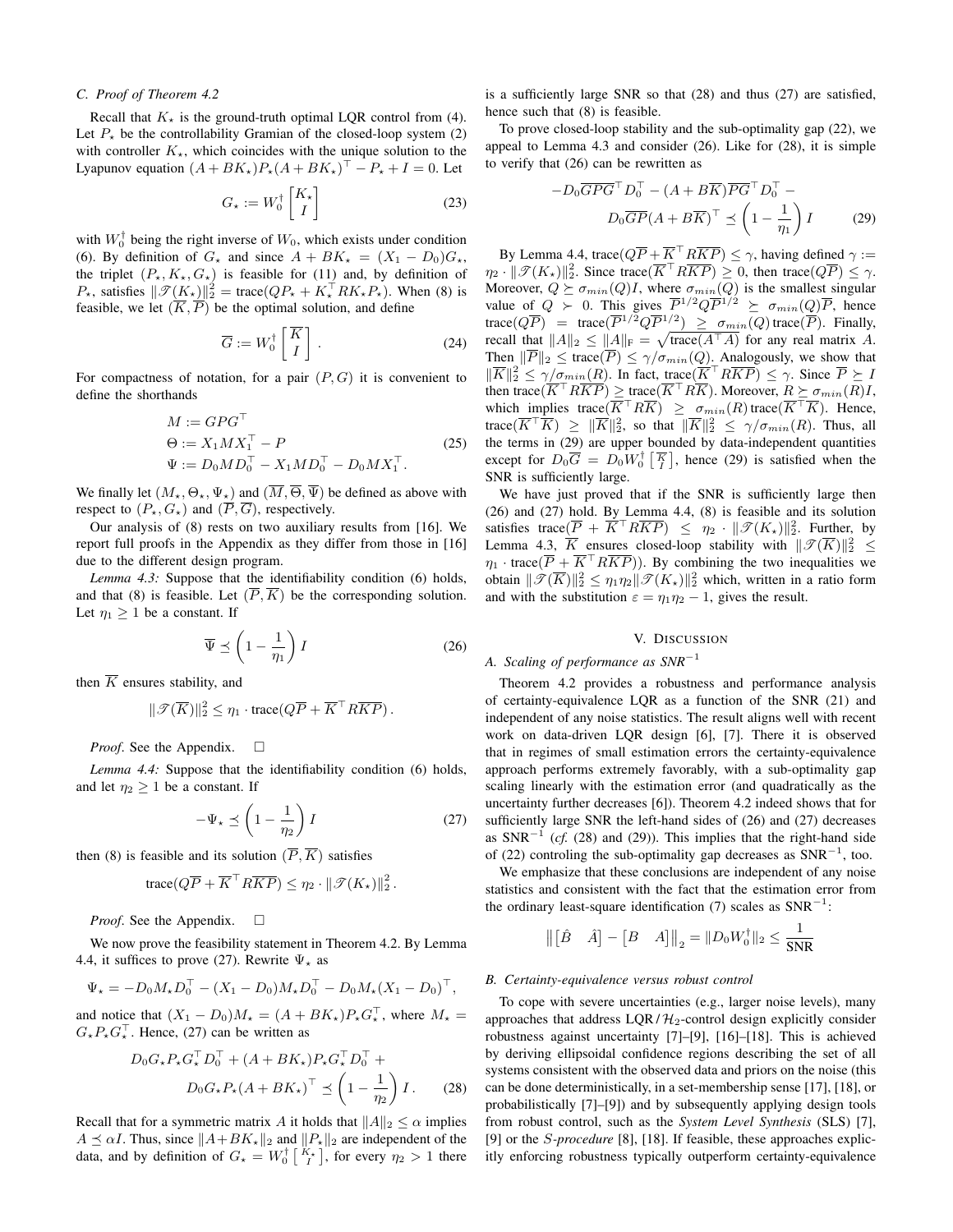design when it comes to ensuring closed-loop stability, but they are much less performing in regimes of small uncertainty; *e.g.*, *cf.* [\[7\]](#page-7-4) for simulations comparing certainty equivalence with SLS, and [\[6,](#page-7-3) Section 2.1] for a theoretical comparison. Along similar lines, [\[16\]](#page-7-11) proposes a regularizer promoting robust stability; see Remark [4.1.](#page-3-8)

Section [VI](#page-5-0) is explicitly devoted to a numerical case study comparing robust and certainty-equivalence approaches.

#### *C. Sample complexity and Gaussian noise statistics*

The analysis of Theorem [4.2](#page-3-6) is non-asymptotic. In particular, a controller with nearly optimal performance can be synthesized even for a small sample size. The only constraint is due to the identifiability condition [\(6\)](#page-1-6) which requires a minimum of  $T \ge n + m$  samples.

As discussed above, in the noisy case the suboptimality gap scales as  $SNR^{-1}$ , independent of the noise statistics. If the noise follows a Gaussian distribution, then by averaging data matrices from multiple experiments, a high-confidence bound can be explicitly stated for the SNR: namely, it decays inversely proportional to the square root of the number of experiments; see [\[16,](#page-7-11) Section 6.2] for details.

#### *D. Comparison of direct and indirect problem formulations*

Our analysis shows that the indirect (bi-level) and certainty equivalence LQR problem [\(8\)](#page-1-8) can be cast equivalently as the single-level problem [\(13\)](#page-2-3) or [\(15\)](#page-2-6) for sufficiently large regularization coefficient. We want to briefly point out the merits of the latter single-level formulations over the conventional bi-level formulation.

First, a single-level formulation leads to a robustness and performance analysis which is arguably simpler than the one that we obtain in an indirect and parametric model-based setting, e.g., through perturbation analysis of LMIs or Riccati equations (*e.g.*, *cf.* [\[6\]](#page-7-3)). Indeed, our proofs of Lemma [4.3](#page-4-5) and [4.4](#page-4-2) use the equivalence of [\(8\)](#page-1-8) and [\(13\)](#page-2-3). Moreover, the uncertainty quantifications in identification and control are usually incompatible since the former are often stochastic and the latter typically require robust formulations. In contrast, our novel direct data-driven formulations [\(13\)](#page-2-3)–[\(15\)](#page-2-6) are amenable to a theoretic analysis in presence of noise. Further, they allow to directly map uncertainty on the data to the control problem and lend themselves towards further robustifications, e.g., augmenting them with robustness-promoting regularizers; see Section [VI.](#page-5-0)

Second, the regularized formulation [\(15\)](#page-2-6) has its own merits over hard-coding the least-squares objective as a constraint, as it is done in [\(13\)](#page-2-3) or [\(14\)](#page-2-4). Namely, it permits to modify the LQR objective in a smooth manner. Intuitively, we can trade off performance and robustness objectives by changing the regularizer. A case study in Section [VI](#page-5-0) shows the remarkable performance when blending the certainty-equivalence regularizer  $\|\Pi G\|$  with the stability-promoting regularizer from Remark [4.1.](#page-3-8) We believe that this line of work deserves consideration beyond LQR to better understand multiobjective problems, where performance and robustness goals coexist.

Third and finally, the fact that the bi-level certainty-equivalence LQR problem [\(8\)](#page-1-8) can be cast as the single-level multi-criteria problem [\(15\)](#page-2-6) is interesting in its own right. Problem [\(15\)](#page-2-6) simultaneously accounts for identification and control goals similar to identification for control [\[19\]](#page-7-13), [\[20\]](#page-7-14), dual control [\[21\]](#page-7-15), [\[22\]](#page-7-16), control-oriented identification [\[23\]](#page-7-17), and data-enabled predictive control [\[24\]](#page-7-18) all advocating that identification and control goals should regularize each other.

#### *E. Data-dependent stability test*

Our analysis also gives a method to certify closed-loop stability from data whenever we know an upper bound on the noise magnitude.

In fact, if  $||D_0|| < \delta$  for some known  $\delta > 0$ , then (using the notation from Section [IV-C\)](#page-4-1) stability can be certified via the condition

<span id="page-5-1"></span>
$$
\delta^2 \|\overline{M}\| + 2\delta \|X_1 \overline{M}\| \le 1 - \frac{1}{\eta_1}.
$$
\n(30)

If fulfilled, this condition implies [\(26\)](#page-4-6), which guarantees closed-loop stability, in agreement with Lemma [4.3.](#page-4-5) Further, when augmenting any of the formulations [\(8\)](#page-1-8), [\(13\)](#page-2-3)-[\(15\)](#page-2-6) with the constraint  $K = 0$ , [\(30\)](#page-5-1) provides a test for assessing open-loop stability from noisy data.

#### VI. NUMERICAL SIMULATIONS

<span id="page-5-0"></span>In this section, we exemplify our main theoretical findings through simulations. Consider the system proposed in [\[7,](#page-7-4) Section 6] given by

$$
A = \begin{bmatrix} 1.01 & 0.01 & 0 \\ 0.01 & 1.01 & 0.01 \\ 0 & 0.01 & 1.01 \end{bmatrix}, \quad B = I.
$$

These dynamics correspond to a discrete-time marginally unstable Laplacian system. As weight matrices, we select  $Q = I$  and  $R =$  $10^{-3}I$ . A small input weight R relative to the state weight Q favors stabilizing solutions [\[16,](#page-7-11) Section 5]. In particular, this choice makes it possible to find stabilizing controllers even from a single experiment.

Figure [1](#page-6-1) shows the results obtained with the approach [\(15\)](#page-2-6) as we vary the regularization coefficient λ. We consider 100 trials. For each trial we run an experiment on the system with input  $u \sim \mathcal{N}(0, I)$ and disturbance  $d \sim \mathcal{N}(0, 0.01I)$ , and we collect  $T = 20$  state and input samples. We let  $\overline{K}^{(k)}$  be the controller obtained in k-th trial. Whenever  $\overline{K}^{(k)}$  is stabilizing, we define the empirical error

<span id="page-5-2"></span>
$$
\mathcal{E}_k := \frac{\|\mathcal{T}(\overline{K}^{(k)})\|_2^2 - \|\mathcal{T}(K_\star)\|_2^2}{\|\mathcal{T}(K_\star)\|_2^2} \tag{31}
$$

We denote by  $S$  the percentage of times that we find a stabilizing controller and by  $M$  the median of  $\mathcal{E}_k$  through all trials. We consider the median because it is more robust to outliers: extreme values of  $\mathcal{E}_k$ are due to a particular noise realization; see the box plot in Figure [1.](#page-6-1)

Figure [1](#page-6-1) confirms that regularization is indeed needed and that the regularized certainty-equivalence approach [\(15\)](#page-2-6) (*cf.* Theorem [3.3\)](#page-2-7) is robust to noisy data and achieves excellent performance for sufficiently large  $\lambda$ . Namely,  $S = 100\%$  and  $\mathcal{M} = 0.0026$  for  $\lambda \geq 0.0028$ . Further, the box plot evinces that performance becomes reliable (i.e., rapidly diminishing outliers) as  $\lambda$  increases. These findings are aligned with those in [\[24\]](#page-7-18), and the performance of the certainty-equivalence approach is indeed remarkable considering that each trial involves only a single experiment with  $T = 20$  samples.

Table [I](#page-6-2) shows the performance of the certainty-equivalence approach for different values of the noise variance, i.e., for different SNR values. Further, we compare the certainty-equivalence approach with the robust approach proposed in [\[16\]](#page-7-11), namely program [\(12\)](#page-2-2) with regularizer trace( $GPG^{\top}$ ); see Remark [4.1.](#page-3-8) We refer the interested reader to [\[7\]](#page-7-4) for numerical simulations comparing the certaintyequivalence approach with the robust approach based on SLS. In line with the discussion of Section [V](#page-4-0) and with the conclusions of [\[6\]](#page-7-3), [\[7\]](#page-7-4), the numerical simulations indicate that certainty-equivalence controllers are less robust but, when stabilizing, significantly outperform robust controllers. Finally, Table [I](#page-6-2) also shows the remarkable performance obtained when blending the certainty-equivalence ap-proach with [\[16\]](#page-7-11), namely program [\(12\)](#page-2-2) with the regularizer  $\| \Pi G \|$ + trace( $GPG^{\top}$ ). Understanding how to properly select and combine different regularizers deserves consideration beyond LQR design.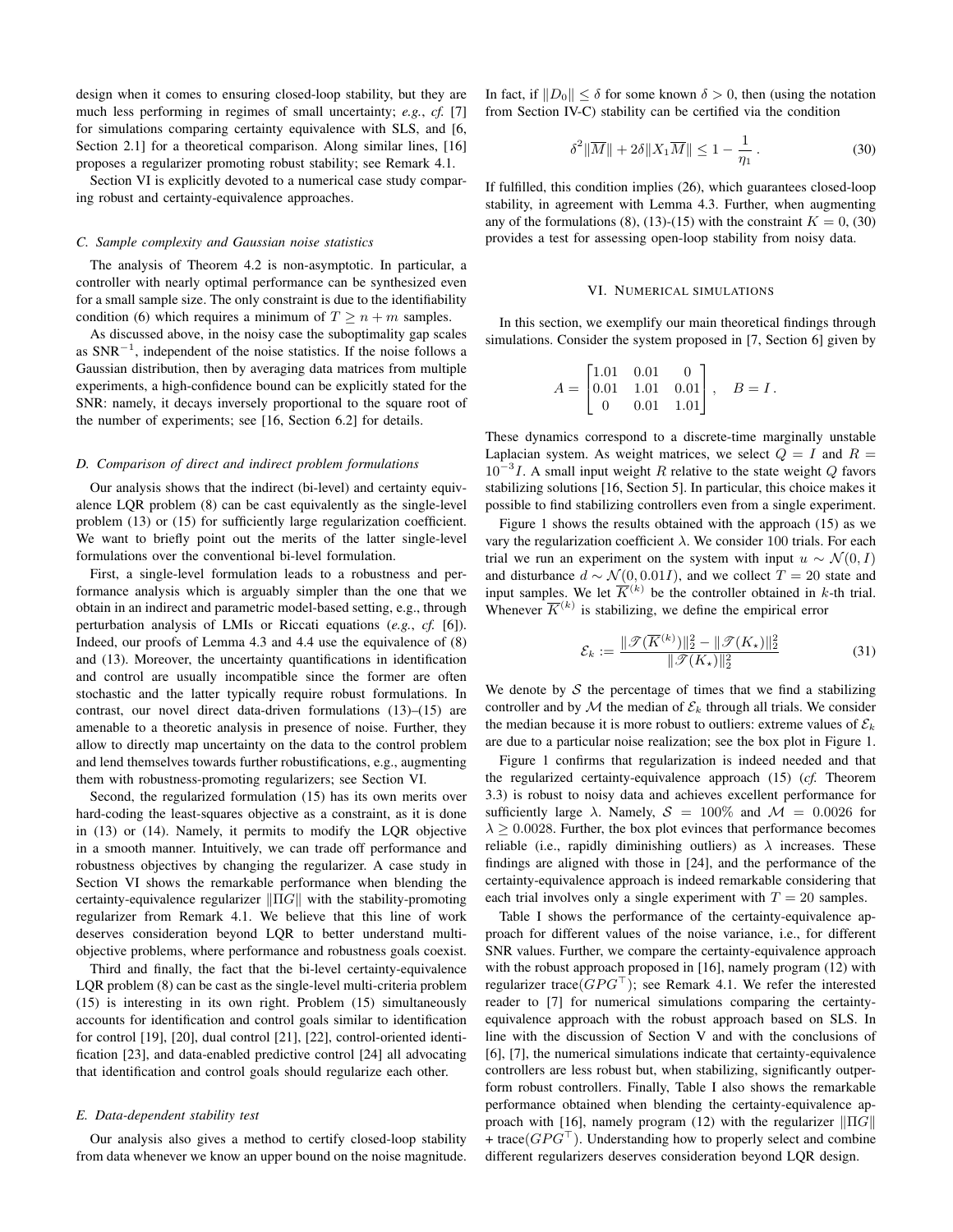|                             | $\sigma = 0.01$            | $\sigma = 0.1$         | $\sigma = 0.3$         | $\sigma = 0.7$         | $\sigma=1$     |
|-----------------------------|----------------------------|------------------------|------------------------|------------------------|----------------|
|                             | (SNR > 15dB)               | $(SNR \in [5, 10]dB)$  | $(SNR \in [0, 5]dB)$   | $(SNR \approx 0dB)$    | $(SNR < -5dB)$ |
| Certainty-equivalence       | $S = 100\%$                | $S = 100\%$            | $S = 100\%$            | $S = 97\%$             | $S = 84\%$     |
| approach $(8)$              | $\mathcal{M} = 2.5599e-05$ | $\mathcal{M} = 0.0026$ | $M = 0.0237$           | $\mathcal{M} = 0.1366$ | $M = 0.2596$   |
| Robust approach [16]        | $S = 100\%$                | $S=100\%$              | $S = 100\%$            | $S = 100\%$            | $S = 100\%$    |
|                             | $M = 0.0035$               | $M = 0.0074$           | $\mathcal{M} = 0.0369$ | $\mathcal{M} = 0.2350$ | $M = 0.6270$   |
| Mixed regularization        | $S = 100\%$                | $S = 100\%$            | $S = 100\%$            | $S=100\%$              | $S = 100\%$    |
| combining $(8)$ with $[16]$ | $M = 0.0035$               | $M = 0.0060$           | $M = 0.0243$           | $M = 0.1242$           | $M = 0.2912$   |

TABLE I

COMPARISON AMONG DIFFERENT APPROACHES AS WE VARY THE NOISE VARIANCE  $\sigma^2$ .

<span id="page-6-2"></span>

<span id="page-6-1"></span>Fig. 1. Performance of the direct regularized approach [\(15\)](#page-2-6) as a function of  $\lambda$ . Top panel: the blue curve the displays percentage  $S$  of stabilizing controllers, while the red curve reports the median empirical error  $M$ . Bottom panel: box plot of the empirical errors [\(31\)](#page-5-2). In agreement with Theorem [3.3,](#page-2-7) the approach [\(15\)](#page-2-6) coincides with [\(8\)](#page-1-8) (equivalently [\(13\)](#page-2-3)) for  $\lambda$  sufficiently large. For this data set,  $\lambda \geq 0.0028$  gives minimum error  $\min_k \mathcal{E}_k = 5.922e-4$ , maximum error  $\max_k \mathcal{E}_k = 0.0094$ , and median error  $\mathcal{M} = 0.0026$ .

#### VII. CONCLUSIONS

<span id="page-6-0"></span>We have proposed a novel, direct, and regularized data-driven LQR formulation that is equivalent to the classic indirect certaintyequivalence LQR, where a least-squares identification of the state matrices is followed by a nominal model-based design. We have formally shown this equivalence and provided a robustness and performance

analysis in presence of noisy data. Our formulation is also amenable to be augmented with a robustness-promoting regularization. By varying the regularization coefficients, we can interpolate between robust and certainty-equivalence design and also recover the indirect approach for sufficiently large coefficient. A numerical case study has illustrated the merits of the different formulations and highlighted the remarkable performance obtained with a mixed regularization.

Surprisingly, given the remarkable empirical performance and theoretical tractability, we note that our approach is arguably *simple* – both in derivation and implementation. We envision that this simplicity makes our work amenable to extensions to different system classes, identification criteria, regularization terms, or control objectives.

#### APPENDIX

## *A. Proof of Lemma [4.3](#page-4-5)*

Suppose that [\(8\)](#page-1-8) is feasible and let  $(\overline{P}, \overline{K})$  be the optimal solution. Let  $\overline{G} := W_0^{\dagger} \left[ \overline{K} \right]$ , as in [\(24\)](#page-4-8). By [\(6\)](#page-1-6), we have  $\left[ \hat{B} \right] = X_1 W_0^{\dagger}$ . Hence, by definition of  $\overline{G}$ , the triplet  $(\overline{P}, \overline{K}, \overline{G})$  is feasible for [\(13\)](#page-2-3). In particular,  $(\overline{P}, \overline{G})$  satisfies

<span id="page-6-3"></span>
$$
X_1 \overline{G} \overline{P} \overline{G}^\top X_1^\top - \overline{P} + I \preceq 0. \tag{32}
$$

We will now exploit [\(32\)](#page-6-3) to show that, under [\(26\)](#page-4-6),  $(\eta_1 \overline{P}, \overline{K}, \overline{G})$  is feasible for [\(11\)](#page-2-1). To this end, rewrite [\(32\)](#page-6-3) compactly as  $\overline{\Theta} + I \preceq 0$ where  $\overline{\Theta}$  is as in [\(25\)](#page-4-9). We have

$$
\eta_1 \overline{\Theta} + \eta_1 \overline{\Psi} + I =
$$
  
\n
$$
\eta_1(\overline{\Theta} + \overline{\Psi}) + \eta_1 I + (1 - \eta_1)I =
$$
  
\n
$$
\eta_1(\overline{\Theta} + I) + \eta_1 \overline{\Psi} + (1 - \eta_1)I \preceq 0,
$$

where the inequality follows from  $\eta_1(\overline{\Theta} + I) \preceq 0$  and [\(26\)](#page-4-6). Thus  $\eta_1 \overline{\Theta} + \eta_1 \overline{\Psi} + I \leq 0$ , therefore  $(\eta_1 \overline{P}, \overline{G})$  satisfies the first constraint of [\(11\)](#page-2-1), namely

$$
(X_1 - D_0)\overline{G}(\eta_1 \overline{P}) \overline{G}^\top (X_1 - D_0)^\top - (\eta_1 \overline{P}) + I \preceq 0. \tag{33}
$$

By definition of  $\overline{G}$ , the pair  $(\overline{K}, \overline{G})$  satisfies also the second constraint of [\(11\)](#page-2-1). The result then follows from [\[16,](#page-7-11) Lemma 2].

#### *B. Proof of Lemma [4.4](#page-4-2)*

As shown after [\(23\)](#page-4-10), the condition [\(6\)](#page-1-6) ensures that  $(P_*, K_*, G_*)$ is feasible for [\(11\)](#page-2-1). Thus we have  $\Theta_{\star} + \Psi_{\star} + I \preceq 0$ , so that

$$
\eta_2 \Theta_* + I =
$$
  
\n
$$
\eta_2(\Theta_* + \Psi_*) - \eta_2 \Psi_* + \eta_2 I + (1 - \eta_2)I =
$$
  
\n
$$
\eta_2(\Theta_* + \Psi_* + I) - \eta_2 \Psi_* + (1 - \eta_2)I \preceq 0,
$$

where the inequality follows from  $\eta_2(\Theta_\star + \Psi_\star + I) \preceq 0$  and [\(27\)](#page-4-3). Thus  $(\eta_2 P_{\star}, K_{\star}, G_{\star})$  is feasible for [\(13\)](#page-2-3), in particular

$$
X_1 G_{\star} (\eta_2 P_{\star}) G_{\star}^{\top} X_1^{\top} - (\eta_2 P_{\star}) + I \preceq 0. \tag{34}
$$